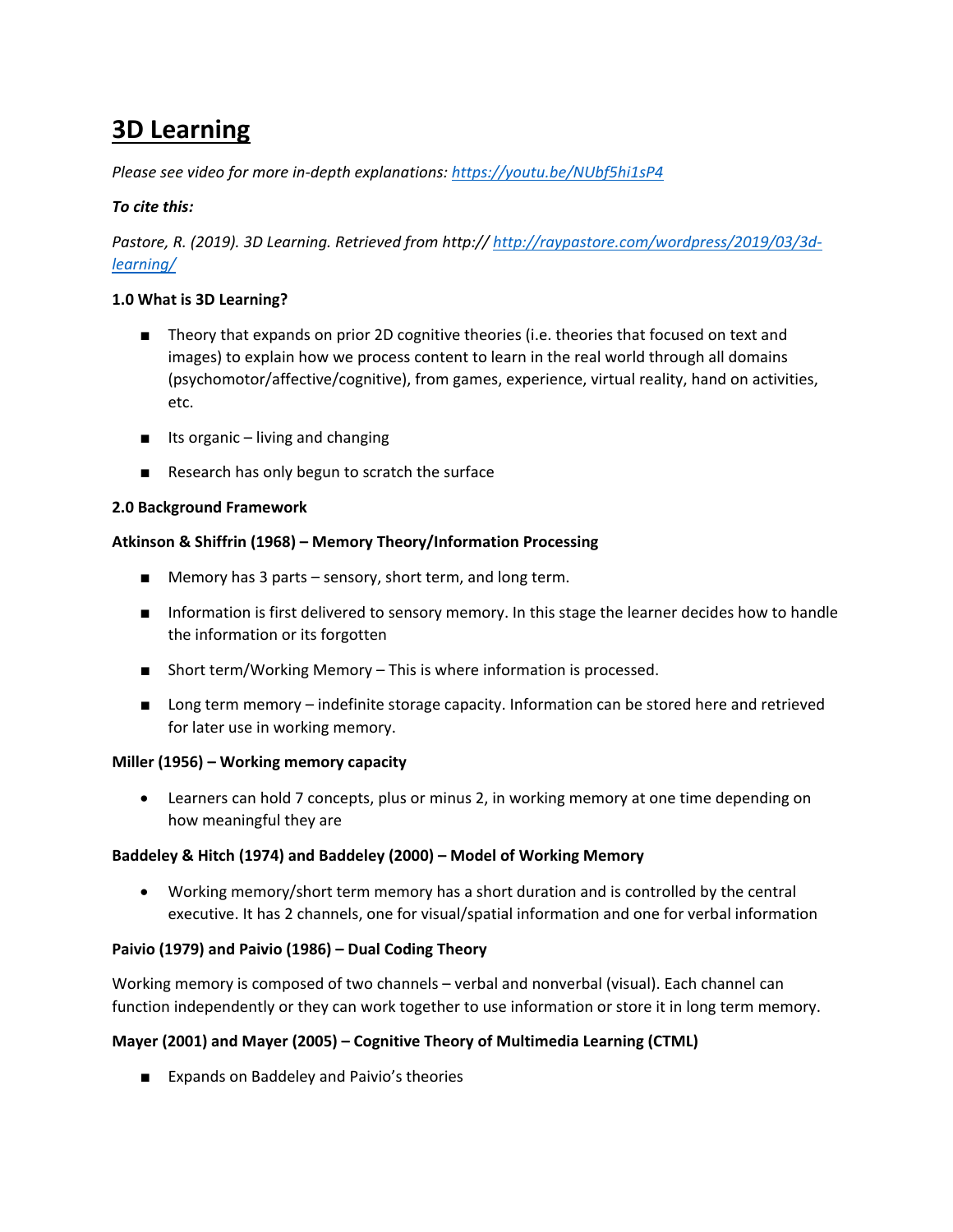- The CTML is based on three assumptions
	- *(1) working memory is made up of a dual modality (dual coding) input channel system,*
	- *(2) there is a limited capacity in working memory, and*
	- *(3) that learners engage in active processing.*

#### **Moreno (2006) – Cognitive Affective Theory of Multimedia Learning**

- The CATML is Based on the following assumptions:
	- o independent information
	- o processing channels
	- o limited working memory capacity and virtually unlimited
	- o capacity long-term memory
	- o dual coding
	- o active Processing
	- o affective mediation
	- o metacognitive mediation
	- o individual differences

#### **3.0 Problem:**

- These are limited in scope 2D Only focused on verbal and visual channels in working memory
- We still have people trying to use learning styles and multiple intelligences even though research does not support them because they seem to make 'sense' to people
- How does any of this account for real hands on learning? Gaming? Virtual reality? Where we use other means of learning besides images and words (narration). Especially if there are more than two channels in working memory?
- Much of our learning combines all domains of learning. Psychomotor and affective tasks require cognitive resources (i.e. are using in working memory). The domains of learning are great for instructional strategy development but do not help explain what happens in working memory.

### **So I started digging…**

- One of the first surprising pieces of information I found was from Baddeley (2012). This really sent me down the rabbit's hole. "…can other modalities such as smell and taste be added without impacting visual or verbal capacity? Are there separate subsystems for smell and taste?" (p. 23) (Baddeley 2012)
- Then I started finding things like this from Quak, et al (2015) who says that we tend to look at the way we process information in a stationary fashion, examining 1-2 channels at a time (i.e. text and images) whereas in real life we take on many at a time – hearing, smell, sight, taste, etc.

### **Then I started to look at the way we work, play games, use our senses…**

■ For example, when we play a video game we are using our ears, eyes, and hands. So I started looking at the biology of humans. Specifically focusing on the senses and found that biologists recognize many senses (20-30 or more) such as Visual, Auditory, Haptic/kinesthetic, Olfactory,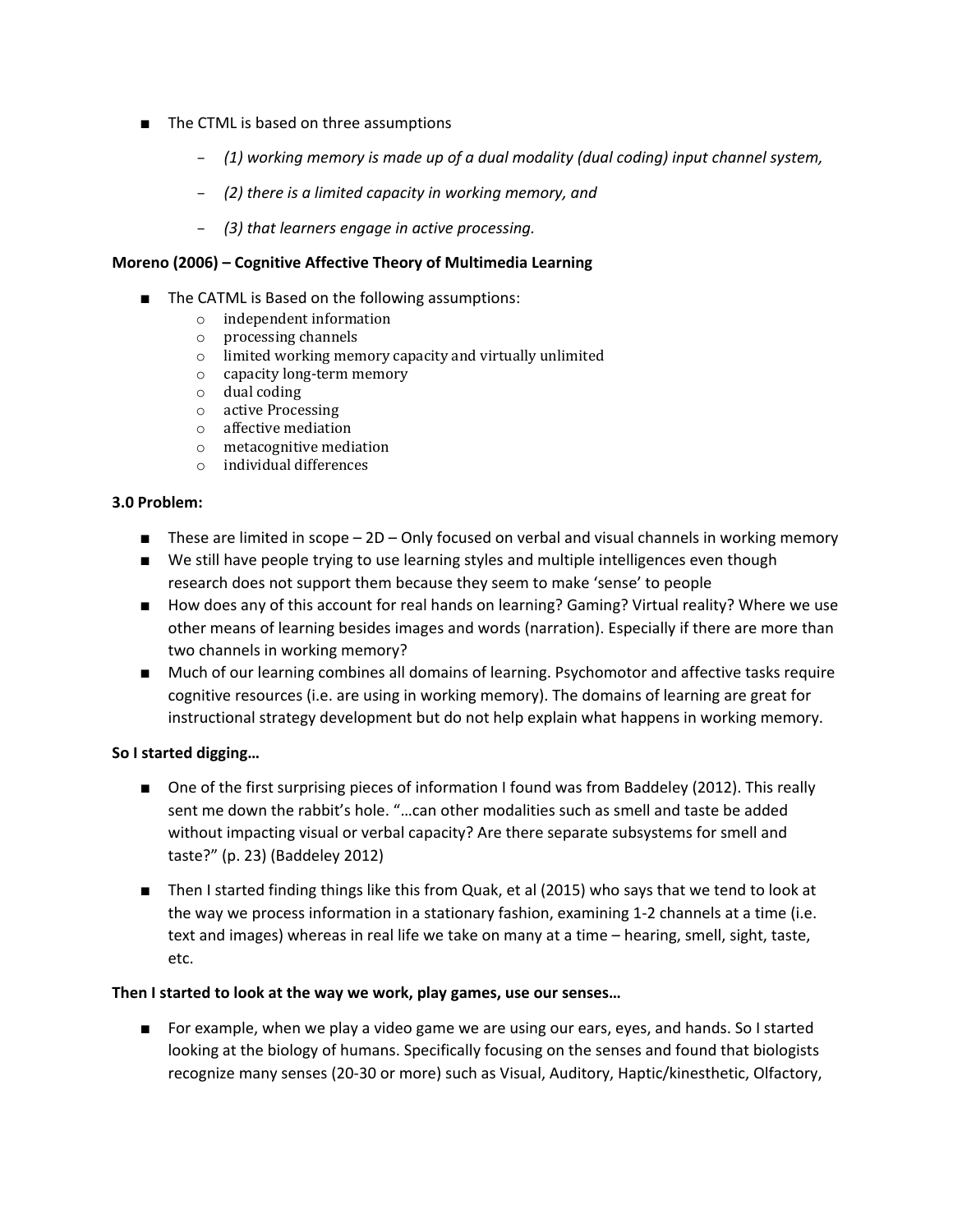etc. I was surprised, but yes, we have many other senses. More than the standard 5 many of us learned in grade school. For example, hunger and thirst. Our body has a lot of senses.

**And just like that, I realized we have researched some of these other modalities, though that research was rare and scattered. For instance, Jonsson et al (2011, p.1023) state that examining how the senses (i.e. olfactory system) operate in working memory has "received almost no attention in the literature". Here is a sample of what I found:**

- Andrade and Donaldson (2007) conducted a series of experiments that found that there was a modality specific space in working memory for a learner's olfactory system. These results were then again confirmed by Jonsson, et. al (2011).
- Lerch, Cui, Patwardhan, & Visell (2016) conducted an experiment which found that haptic information can be stored in working memory and has its own channel. Seaborn, Riecke & Antle 2010 found similar results.
- So we have some initial evidence that these senses have their own place in working memory! Now this makes sense. The research is aligned to what we really experience. This explains what is happening in working memory when we learn from games, virtual reality, and in the real world! Now I am excited!

## **4.0 What I realized is that we have been focusing on a very small piece to a very large puzzle!**

### **3D Learning**

- 3D Learning is a theory that expands on prior 2D cognitive theories (i.e. theories that focused on text and images…dual coding) to explain how we process content to learn in the real world through all domains (psychomotor/affective/cognitive), from games, from experience, in virtual reality, from hand on activities, etc.
- Its organic living and changing
- Research has only begun to scratch the surface
- The model:
	- Multiple Input sources
		- *Multiple input sources - There are a number of input sources that humans experience. These include vision, hearing, feeling, doing, smelling, tasting and many more*
	- Sensory Memory
		- *Sensory memory is where we first experience the input and put it into working memory or dismiss it*
	- Working Memory
		- *Learners have/can process information through a number of channels in working memory (i.e. visual, verbal, haptic/kinesthetic, olfactory, and more)*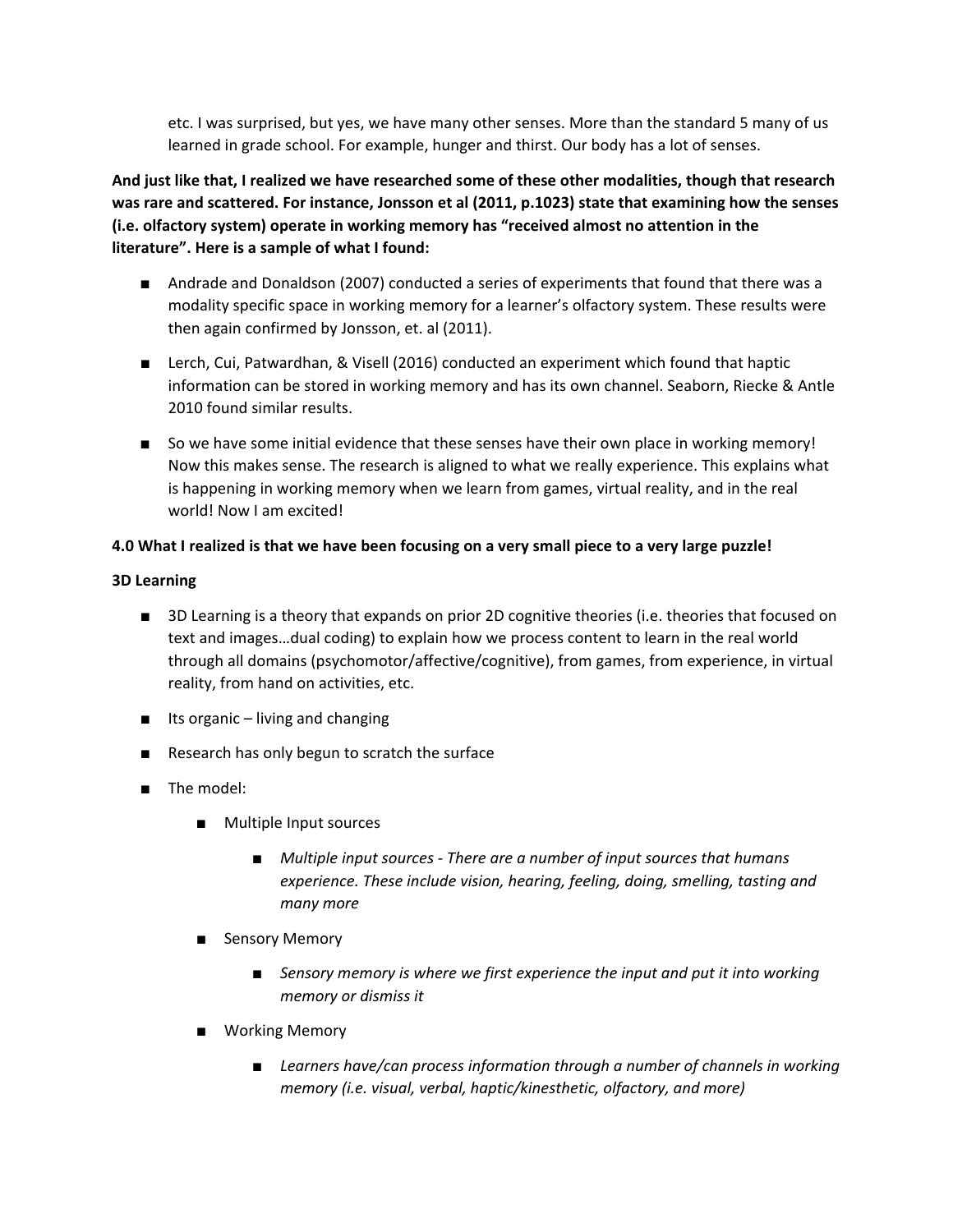- Learners can process multiple channels at the same time (can work together or *independently from one another).*
- *No matter how many channels we have, we can still only store a limited # of concepts in working memory*
- *Training can improve each channel.*
- Learners will have natural strengths and preferences for one channel vs another.
- Learners can work with prior knowledge from long term memory
- Long term Memory



**Long term memory is said to be indefinite** 

#### **5.0 What's next…**

- We need to expand the multimedia principles...and probably should be calling them the principles of learning
- What are the other channels/how many?
	- *Olfactory, haptic/kinesthetic, taste, etc. How many do we have?*
- What combinations work best? How many is too many?
	- *For example, using our eyes, ears, and hands. Is that too many? How does that impact cognitive load?*